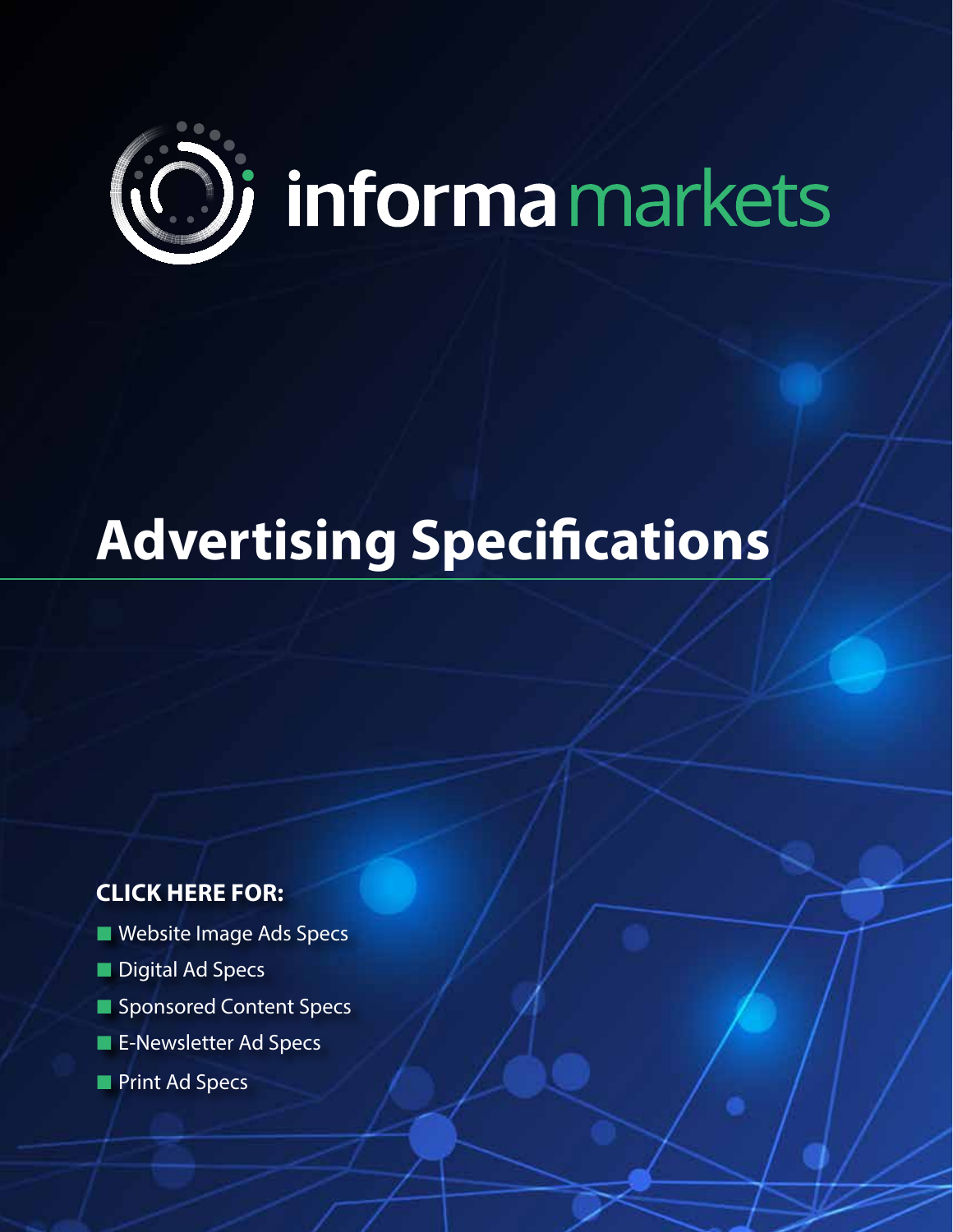<span id="page-1-0"></span>

# Website Image Ads

#### Acceptable Website Image Ad Formats

**Acceptable Formats:** \*GIF, PNG, JPG, HTML, Rich Media, 3rd party tag

**HTML5 as: 3rd party tag, DoubleClick Studio creative, or DCM tag**

**Maximum Animation Length:** 15 seconds

#### **Leaderboard Ad**

Dimensions: 728W x 90H pixels File Size: 200k Maximum

**Leaderboard Ad** 728 x 90

#### **Mobile Leaderboard Ad**

Dimensions: 320W x 50H pixels File Size: 200k Maximum

**Mobile Leaderboard Ad** 320 x 50

#### **Left Rectangle/Right Rectangle Ad**

Dimensions: 300W x 250H pixels File Size: 200k Maximum

> **Rectangle Ad** 300 x 250

#### **Floor Ad\***

Dimensions: 1200W x 90H pixels File Size: 200k Maximum \*JPG or PNG only - No animation supported

### **Floor Ad** 1200 x 90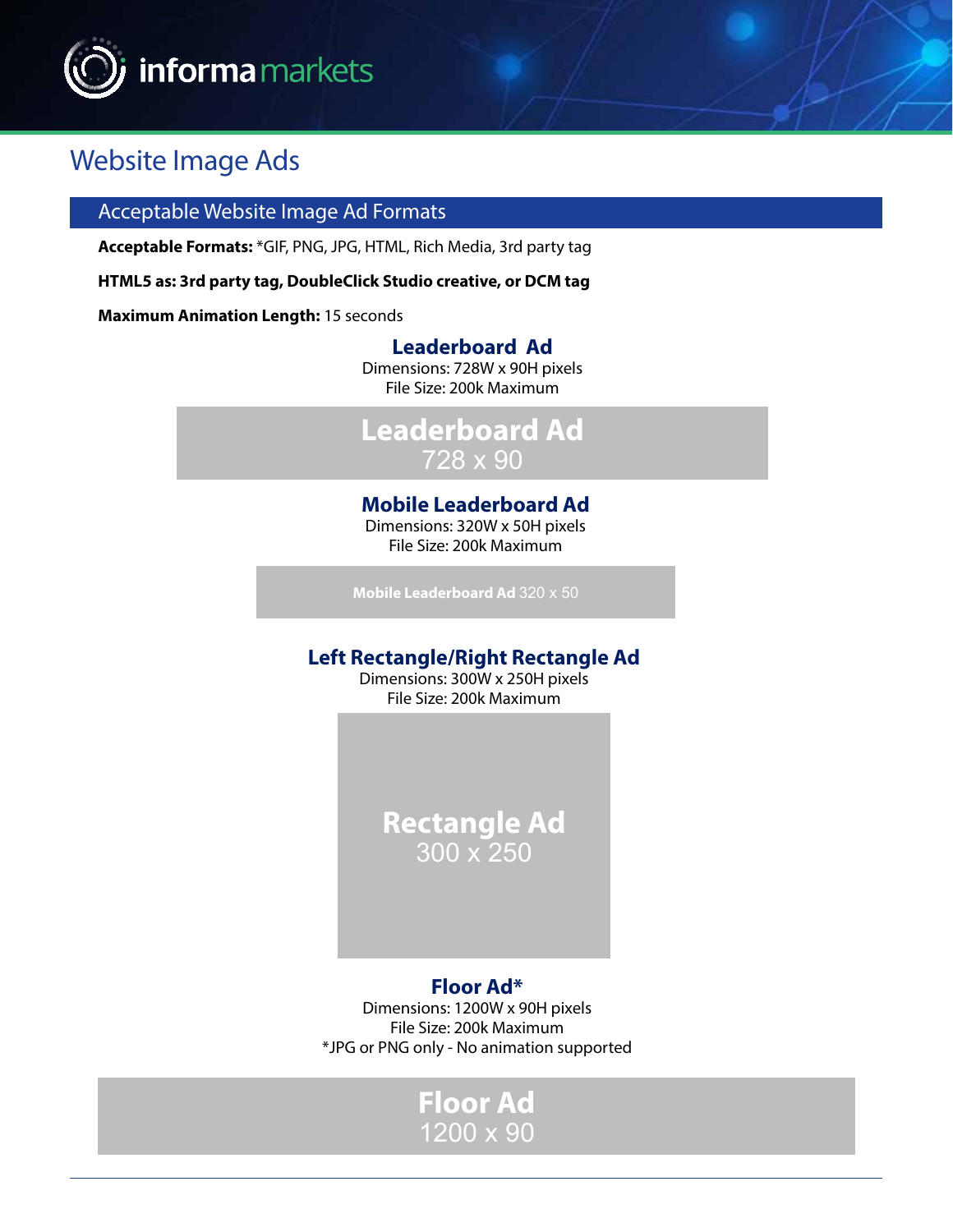

#### **Welcome Ad**

Dimensions: 640W x 480H pixels File Size: 200k Maximum

The welcome ad runs for 15 seconds before going to the website. If creating an animated file, please plan accordingly.

# **Welcome Ad** 640 x 480

#### **Mobile Welcome Ad**

Dimensions: 300W x 250H pixels File Size: 200k Maximum

The welcome ad runs for 15 seconds before going to the website. If creating an animated file, please plan accordingly.

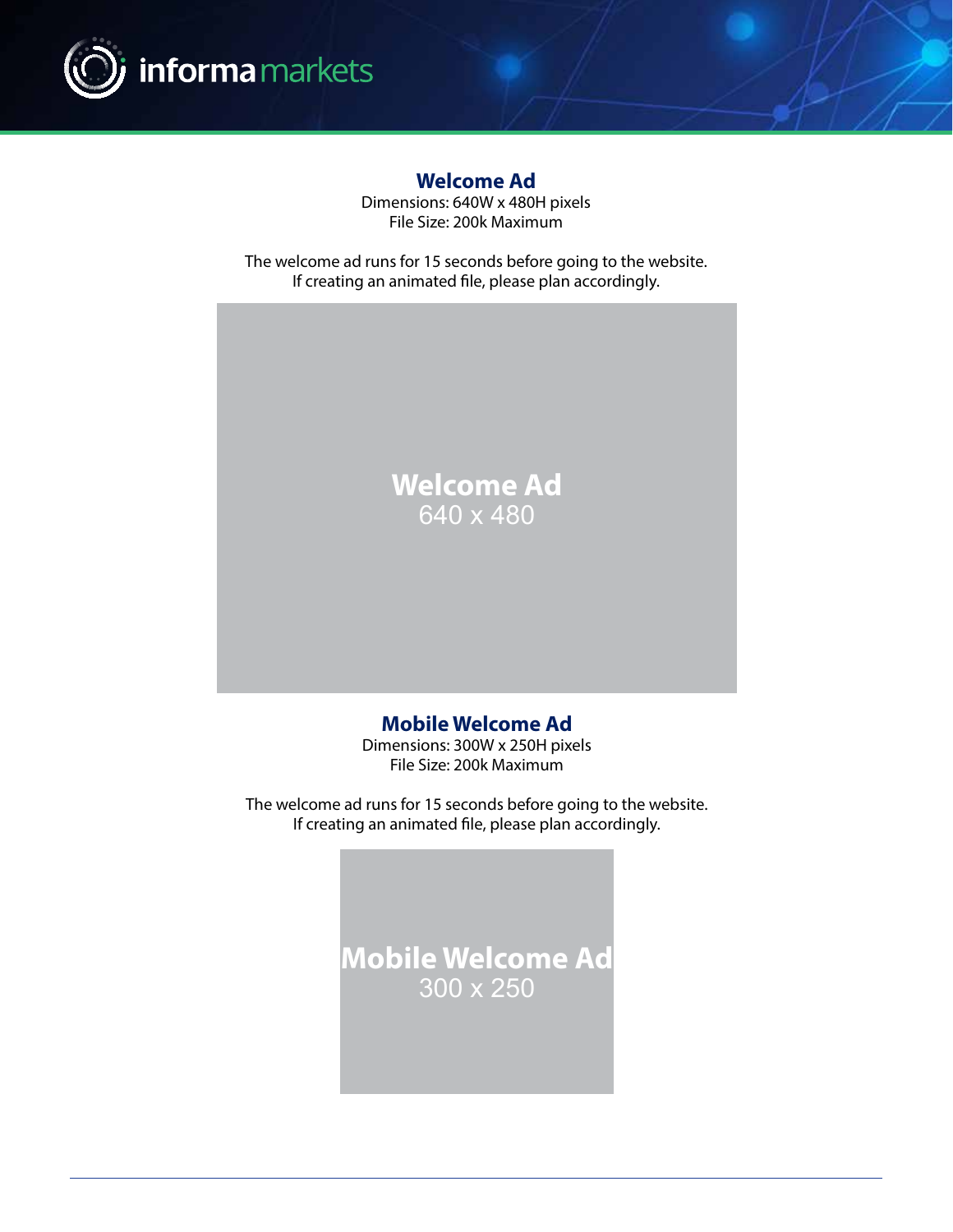<span id="page-3-0"></span>

# Sponsored Content

#### Sponsored Content Linked to Your Site

- Headline Max word count 15 words
- Direct URL to a page or article on your site
- Logo High resolution Photoshop .eps or Illustrator ai format

#### Sponsored Content Housed on Our Site

- Headline Max word count 15 words
- Summary of 160 characters or less
- Horizontal image: jpg format, sized at 1540 px x 800 px, 72 dpi. Image only no text.
- Article of your desired length, provided as a Word document to be house on our website.
- Your article can include a video component, if desired. (Video title & MP4 required, if applicable)
- Logo High resolution Photoshop .eps or Illustrator ai format
- Category: Select one
	- Ingredients
	- Healthy living
	- Business resources

# E-Newsletter Sponsorship

#### E-Newsletter Specs

#### **Newsletter Box/Rectangle**

Dimensions: 180W x 150H pixels File Size: 200k Maximum

File Type: JPG only

*NO Flash or animated gifs*

**Rectangle Ad** 180 x 150

#### **Newsletter Leaderboard**

Dimensions: 670W x 90H pixels File Size: 200k Maximum

File Type: JPG only

*NO Flash or animated gifs*

**Leaderboard Ad** 670 x 90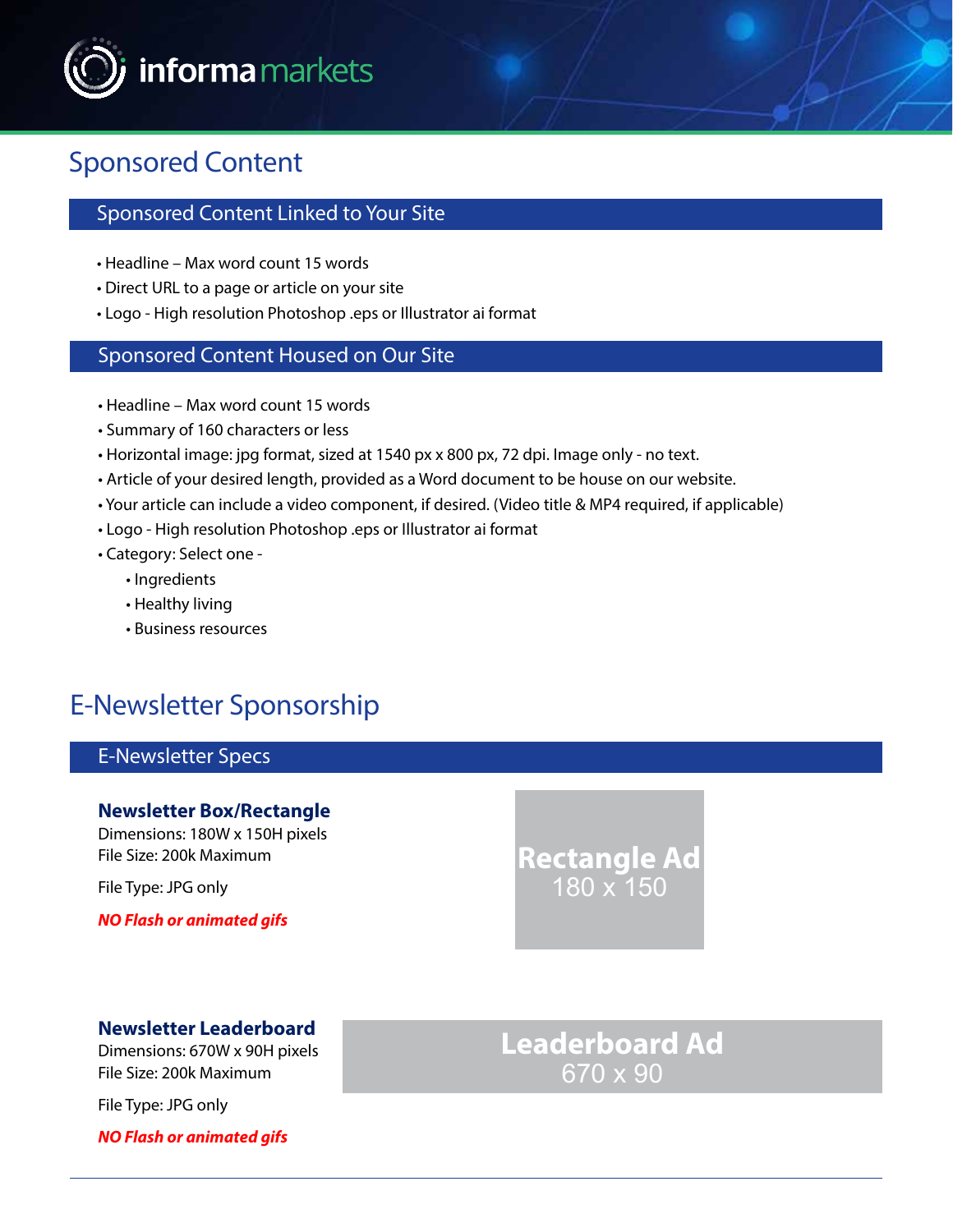<span id="page-4-0"></span>

# DIGITAL Ad Specs:

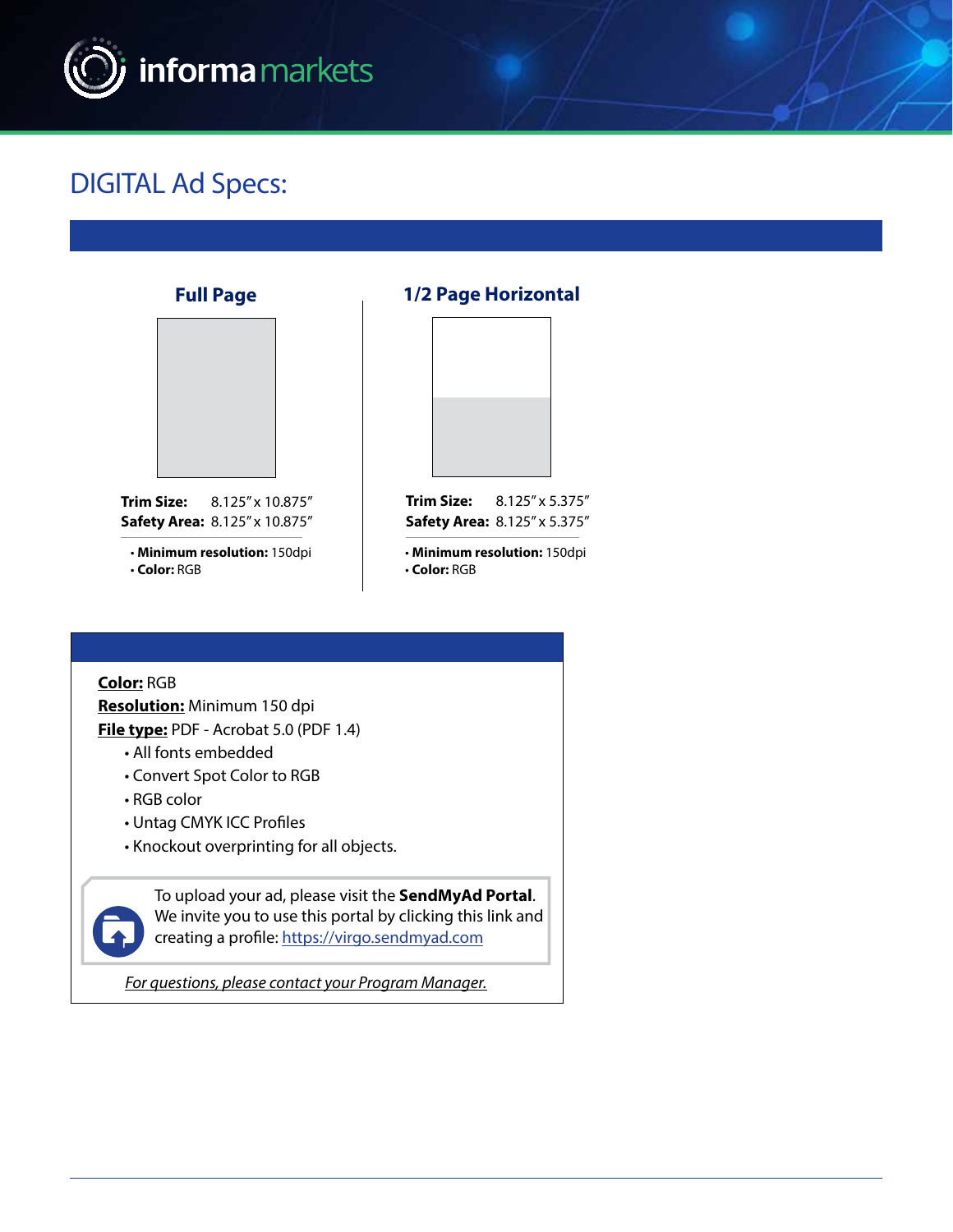<span id="page-5-0"></span>

# PRINT Ad Specs:

Safety is 1/4" from the trim on all sizes that have a bleed

**2 Page Spread**\*



**Non-Bleed Size:** 15" x 10" **Bleed Size:** 16.5" x 11.125" **Trim Size:** 16.25" x 10.875" \* *Please review the ad specs on the next page.*

#### **1/2 Page Horizontal Spread**\*



**Non-Bleed Size:** 15" x 4.875" **Bleed Size:** 16.5" x 5.625" **Trim Size:** 16.25" x 5.375" \* *Please review the ad specs on the next page.*

#### **1/2 Page Horizontal**



**Non-Bleed Size:** 7" x 4.875" **Bleed Size:** 8.375" x 5.625" **Trim Size:** 8.125" x 5.375"

# **Single Full Page Non-Bleed Size:** 7" x 10"

**Bleed Size:** 8.375" x 11.125" **Trim Size:** 8.125" x 10.875"

#### **1/2 Page True Vertical**



**Non-Bleed Size:** 3.625" x 10" **Bleed Size:** 4.375" x 11.125" **Trim Size:**  $4.125'' \times 10.875''$ 

#### **1/3 Page Vertical**



#### **Non-Bleed Size:** 2.25" x 10" **Bleed Size:** 3" x 11.125" **Trim Size:** 2.75" x 10.875"



**Bleed Size:** 5.375" x 11.125" **Trim Size:** 5.125" x 10.875"

#### **1/2 Page Island Vertical**



**Non-Bleed Size:** 4.625" x 7.375" **Bleed & Trim Size:** NA

#### **1/3 Page Square**



**Non-Bleed Size:** 4.625" x 4.875" **Bleed & Trim Size:** NA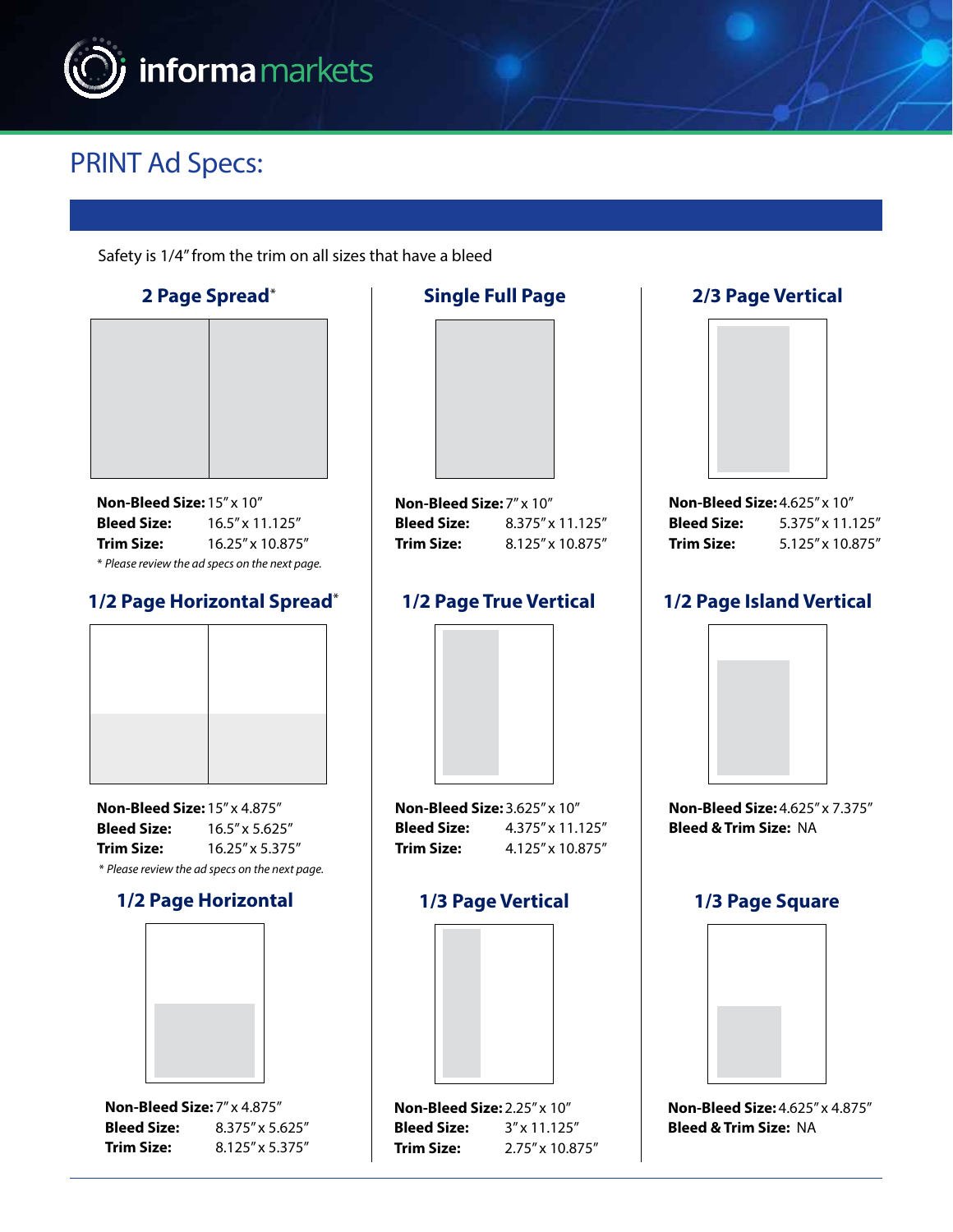

# PRINT Ad Specs:

Safety is 1/4" from the trim on all sizes that have a bleed



**Bleed Size:** 8.375" x 4" **Trim Size:** 8.125" x 3.75"

#### **1/4 Page Vertical**



**Non-Bleed Size:** 3.625" x 4.875" **Bleed & Trim Size:** NA

**Color:** CMYK **Resolution:** Minimum 300 dpi **File type:** PDF X1A

- All fonts embedded
- Convert Spot Color to CMYK
- Change RGB Black to 100% CMYK black (C0/M0/Y0/K100)
- RGB color to CMYK
	- ° Embeds an RGB ICC profile in RGB objects that do not already have a profile and then converts the color to CMYK.
- Untag CMYK ICC Profiles
	- ° Removes CMYK ICC profiles from CMYK objects.
- Knockout overprinting for all objects.



To upload your ad, please visit the **SendMyAd Portal**. We invite you to use this portal by clicking this link and creating a profile: [https://virgo.sendmyad.com](https://virgo.sendmyad.com/)

\* **PLEASE NOTE** that if you are submitting a spread, the two pages should be submitted separately through **SendMyAd** with the left and right notated.

*[For questions, please contact your Program Manager.](#page-7-0)*